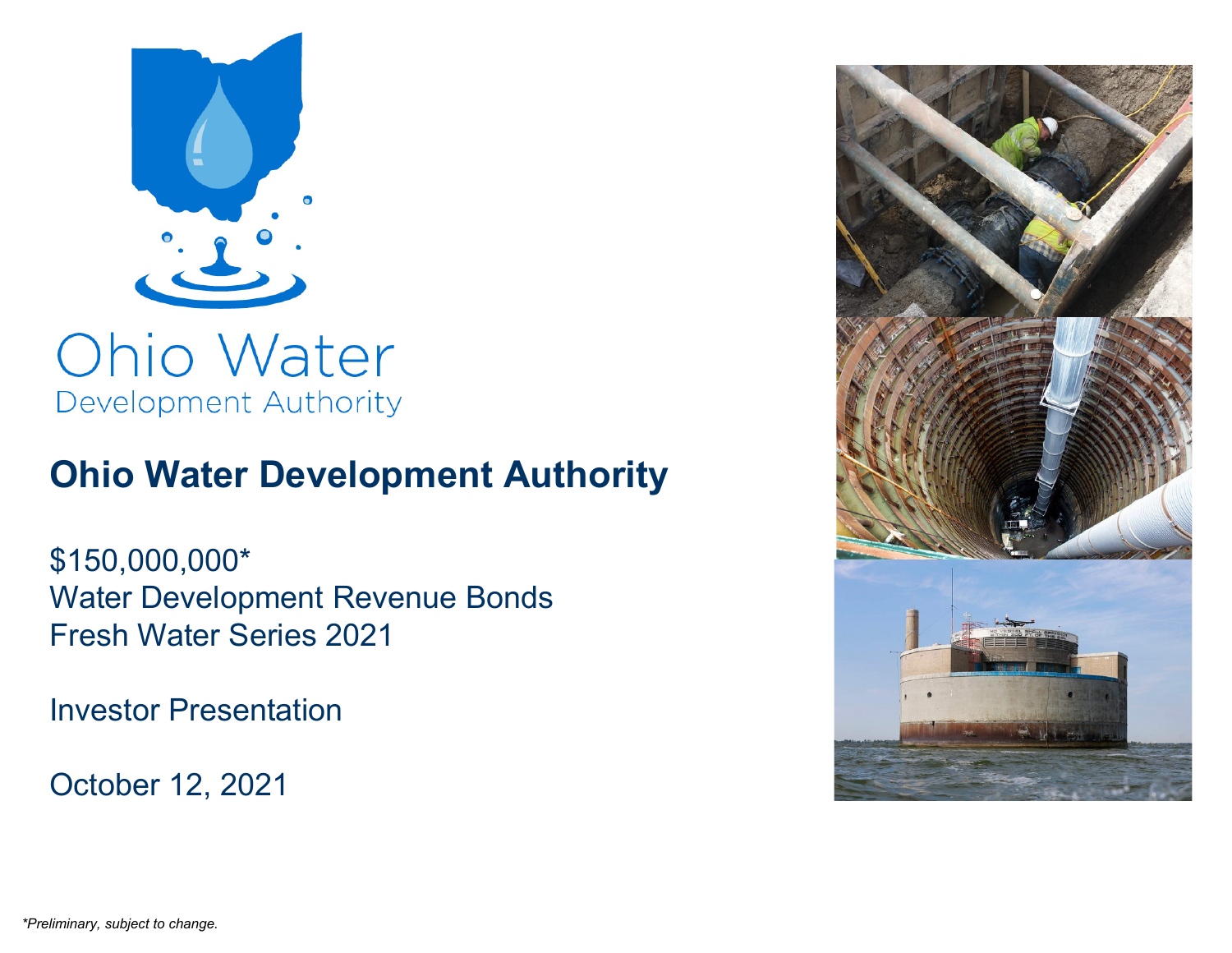# **Disclaimer**

This Investor Presentation was prepared exclusively for the benefit of and internal use by the recipient for the purpose of considering the transaction or transactions contemplated herein.

This Investor Presentation is not an offer to sell or a solicitation of an offer to buy the Bonds and does not purport to be a complete statement of all material facts relating to the Bonds. The offering is made only by means of the Official Statement.

If you are viewing this Investor Presentation after October 12, 2021, there may be events that have occurred subsequent to such date that have had a material adverse effect on the financial information that is presented herein. Please be advised that neither the Issuer nor the Underwriter or any of its affiliates has undertaken nor assumed any duty to update any such information and are under no obligation to update any such information.

By accessing this Investor Presentation, you agree not to duplicate, copy, download, screen capture, electronically store or record, produce, publish or distribute this Investor Presentation in any form whatsoever.

No assurance can be given that any transaction or transactions contemplated herein could in fact be executed.

The material contained herein is not a product of any research department of the Underwriter or any of its affiliates. Nothing herein constitutes a recommendation of any security regarding any issuer, nor is it intended to provide information sufficient to make an investment decision.

The information contained in this communication has been compiled from sources believed to be reliable, but no representation or warranty, express or implied, is made by the Underwriter, its affiliates or any other person as to its accuracy, completeness or correctness.

Nothing in this communication constitutes legal, accounting or tax advice or individually tailored investment advice. This material is prepared for general circulation and may have been prepared without regard to the individual financial circumstances and objectives of persons who receive it. The investments or services contained in this communication may not be suitable for you and it is recommended that you consult an independent attorney, investment advisor, or tax advisor if you are in doubt about the suitability of such investments or services.

Past performance is not a guide to future performance, future returns are not guaranteed, and a loss of original capital may occur.

Every province in Canada, state in the United States of America, and most countries throughout the world have their own laws regulating the types of securities and other investment products which may be offered to their residents, as well as the process for doing so. As a result, any specific securities discussed in this communication may not be eligible for sale in some jurisdictions. This communication is not, and under no circumstances should be construed as, a solicitation to act as securities broker or dealer in any jurisdiction by any person or company that is not legally permitted to carry on the business of a securities broker or dealer in that jurisdiction.

To the fullest extent permitted by law, the Underwriter, any of its affiliates, or any other person, accepts no liability whatsoever for any direct or consequential loss arising from any use of this communication or the information contained herein.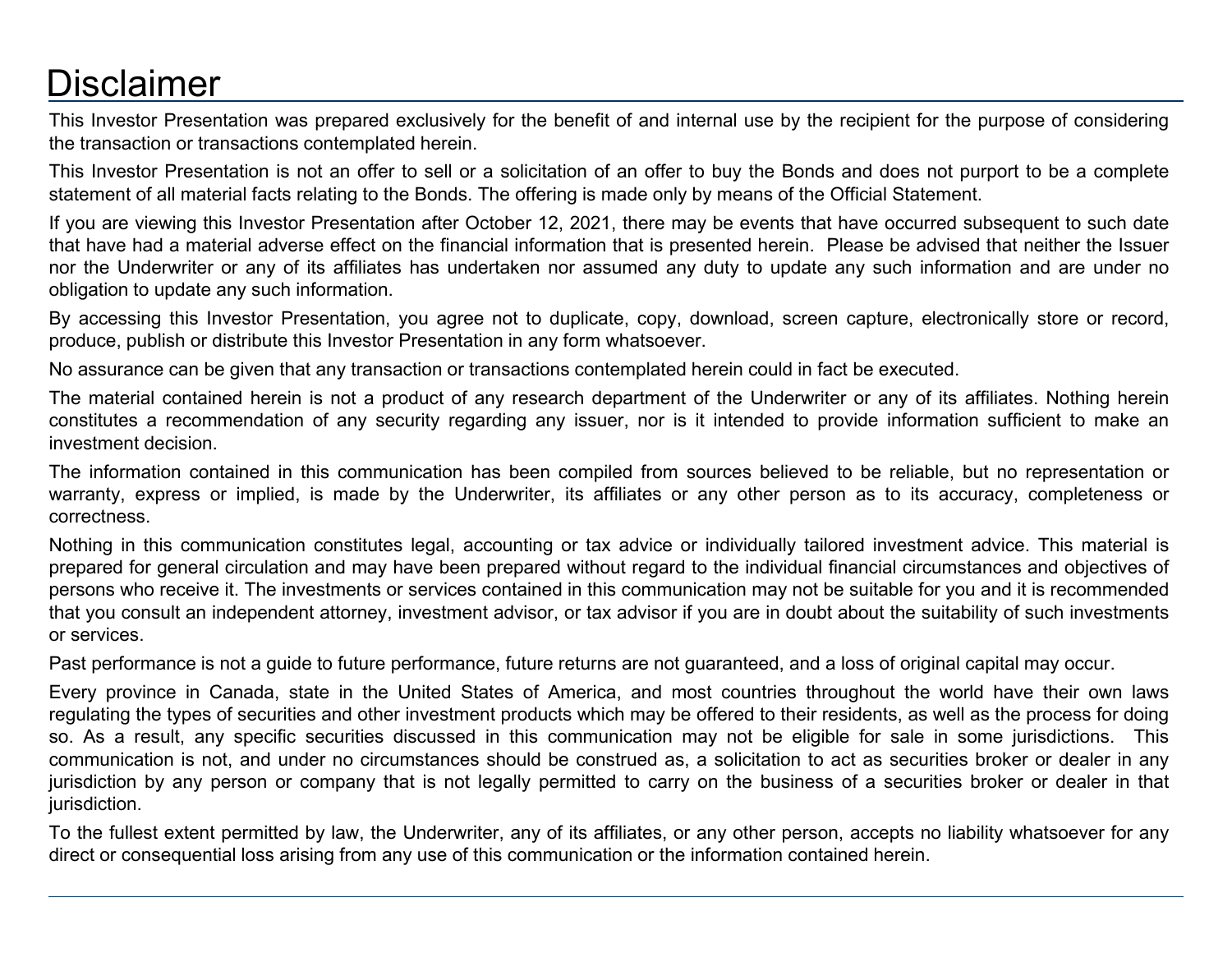# Transaction Summary\*

| Water Development Revenue Bonds, Fresh Water Series 2021 |                                                                                                                                                                                                                                                                                                                                                                                                                                                                                                                                                                                                                                                                                                                                                                                                                                                                                                   |  |  |  |  |  |
|----------------------------------------------------------|---------------------------------------------------------------------------------------------------------------------------------------------------------------------------------------------------------------------------------------------------------------------------------------------------------------------------------------------------------------------------------------------------------------------------------------------------------------------------------------------------------------------------------------------------------------------------------------------------------------------------------------------------------------------------------------------------------------------------------------------------------------------------------------------------------------------------------------------------------------------------------------------------|--|--|--|--|--|
| Issuer:                                                  | Ohio Water Development Authority (the "Authority" or "OWDA")                                                                                                                                                                                                                                                                                                                                                                                                                                                                                                                                                                                                                                                                                                                                                                                                                                      |  |  |  |  |  |
| Par Amount:                                              | \$150,000,000*                                                                                                                                                                                                                                                                                                                                                                                                                                                                                                                                                                                                                                                                                                                                                                                                                                                                                    |  |  |  |  |  |
| <b>Expected Ratings:</b>                                 | Aaa / AAA (Moody's / Standard & Poor's)                                                                                                                                                                                                                                                                                                                                                                                                                                                                                                                                                                                                                                                                                                                                                                                                                                                           |  |  |  |  |  |
| Tax Status:                                              | Tax-Exempt (Federal and State of Ohio)                                                                                                                                                                                                                                                                                                                                                                                                                                                                                                                                                                                                                                                                                                                                                                                                                                                            |  |  |  |  |  |
| Use of Funds:                                            | Proceeds from the sale of the Series 2021 Fresh Water Bonds are expected to be used for the<br>purposes of raising moneys for the sole benefit of the Fresh Water Fund reimbursing the Authority for<br>funds previously advanced for the Fresh Water Program, to pay costs of issuance for the Fresh Water<br>2021 issuance or to fix out interim financing for refinance loans with long term bonds.                                                                                                                                                                                                                                                                                                                                                                                                                                                                                            |  |  |  |  |  |
| Security:                                                | The Fresh Water Bonds, including any Parity Bonds that may be issued in the future, will be payable<br>solely from, and be secured equally and ratably by, a pledge of the Pledged Revenues consisting of (i)<br>all amounts in the Revenue Fund, Fresh Water Construction Fund (except the Encumbered Balance in<br>the Fresh Water Construction Fund), Debt Service Fund, Debt Service Reserve Fund, Fresh Water<br>Surplus Fund and Cross-Collateralization Fund created by the Trust Agreement (except any amounts<br>which are required to be transferred to the Rebate Fund); and (ii) the Revenues, including all moneys<br>received by the Authority in repayment of the principal of and for payment of the interest on all loans<br>made by the Authority pursuant to the Cooperative Agreements, except those moneys which have been<br>depledged as authorized by the Trust Agreement |  |  |  |  |  |
| <b>Bond Structure:</b>                                   | Fixed-rate bonds with a serial semiannual principal amortization from December 1, 2028 to December 1,<br>2034 and term bonds maturing from December 1, 2035 to June 1, 2046*                                                                                                                                                                                                                                                                                                                                                                                                                                                                                                                                                                                                                                                                                                                      |  |  |  |  |  |
| Redemption<br>Provisions:                                | Please see "The Series 2021 Fresh Water Bonds" on Page 17 of the Preliminary Official Statement                                                                                                                                                                                                                                                                                                                                                                                                                                                                                                                                                                                                                                                                                                                                                                                                   |  |  |  |  |  |
| Interest:                                                | Semiannually on each June 1 and December 1, beginning on June 1, 2022                                                                                                                                                                                                                                                                                                                                                                                                                                                                                                                                                                                                                                                                                                                                                                                                                             |  |  |  |  |  |
| <b>Pricing Date:</b>                                     | October 19, 2021*                                                                                                                                                                                                                                                                                                                                                                                                                                                                                                                                                                                                                                                                                                                                                                                                                                                                                 |  |  |  |  |  |
| <b>Closing Date:</b>                                     | November 1, 2021*                                                                                                                                                                                                                                                                                                                                                                                                                                                                                                                                                                                                                                                                                                                                                                                                                                                                                 |  |  |  |  |  |
| Underwriters:<br>*Preliminary, subject to change.        | Goldman Sachs & Co. LLC (Senior Manager), Loop Capital Markets (Co-Senior Manager)<br>Citigroup Global Markets Inc., BofA Merril Lynch, Stifel Public Finance (Co-Managers)                                                                                                                                                                                                                                                                                                                                                                                                                                                                                                                                                                                                                                                                                                                       |  |  |  |  |  |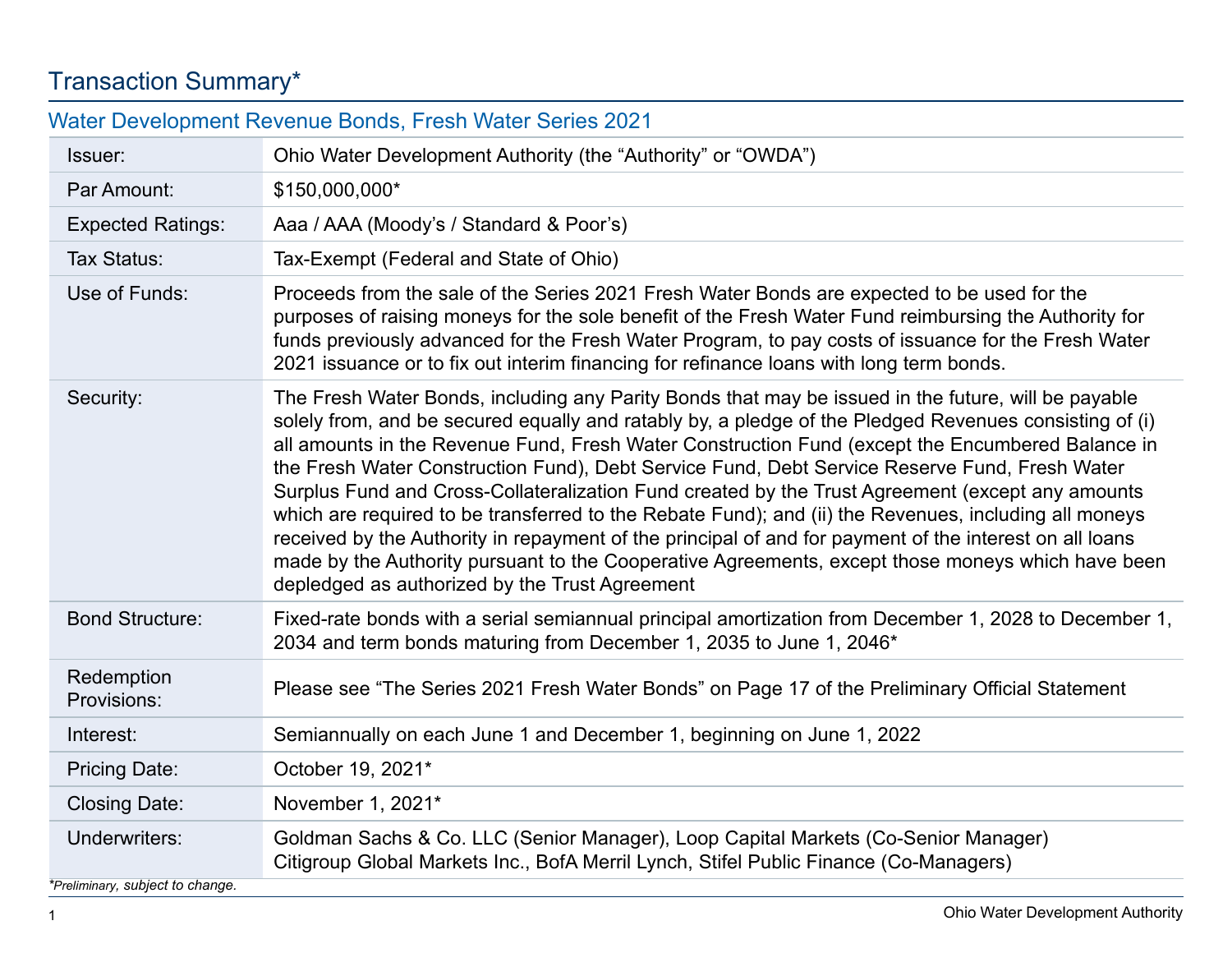# Overview of OWDA

#### The Ohio Water Development Authority

- Created in 1968, the Authority has provided water and wastewater loans to communities throughout Ohio for over 50 years
- The Authority consists of eight members
	- − Five members of the Authority are appointed by the Governor for eight-year, staggered terms, with the advice and consent of the State Senate
	- − The Directors of the Department of Natural Resources, the Development Services Agency and the Ohio Environmental Protection Agency are members ex-officio of the Authority
- Jointly administers (with Ohio EPA), federally authorized bond funded Wastewater and Drinking Water revolving loan programs; and also funds its own bond funded revolving fund loan program (Fresh Water) and provides conduit financing for private businesses
- Established and administers non-bond funded programs that include: Solid Waste Program (established in 1991); R&D Grant Program (1991); Brownfield Program (1994); Local Economic Development Program (1995); Village Capital Improvement Fund Program (1996); Emergency Relief program (1997); Dam Safety Linked Deposit program (1999); County Coastal Erosion Loan Program (1999); Unsewered Area Planning Loan Program (2009); Alternative Stormwater Infrastructure Loan program (2010); Unsewered Area Assistance Program (2013); and Loan Advance Program (2015)

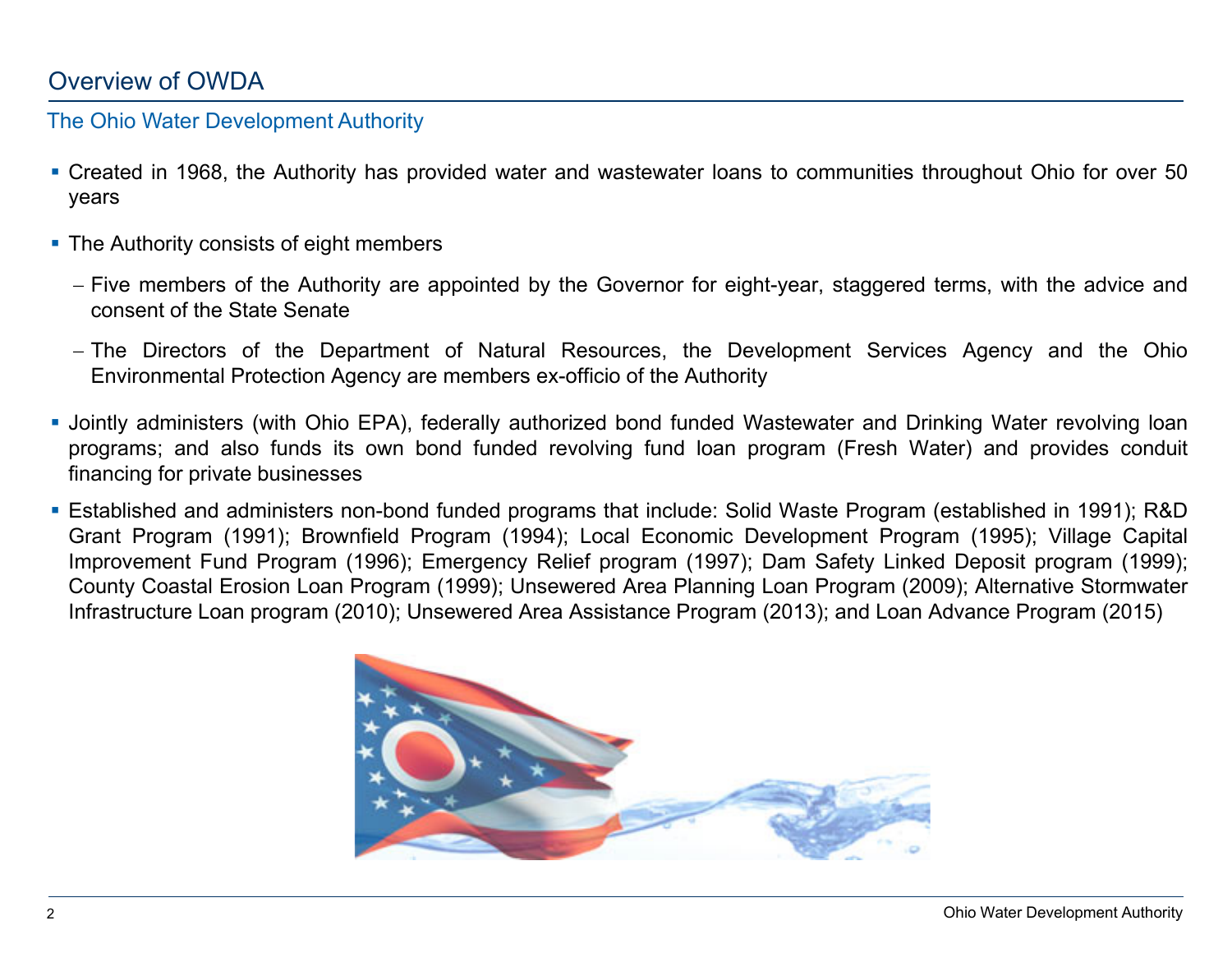# Fresh Water Program Overview

#### As of August 31, 2021

- The Authority established the Fresh Water Program in August 1992 to provide a continuing financing source for Local Governmental Agencies for costs of planning, designing, acquiring, constructing or refinancing wastewater treatment facilities, interceptor sewer facilities, sewage collection facilities, and water supply and water distribution facilities
- **A** portion of the proceeds of the Pure Water Refunding Bonds issued by the Authority in 1992 provided the initial source of funding for the Fresh Water Program by a deposit of approximately \$126,000,000 to the Fresh Water Construction Fund held by the Fresh Water Construction Fund Trustee



- The Authority has used the Fresh Water Initial Deposit and a portion of the net proceeds of various Fresh Water Bonds to make loans to those Local Governmental Agencies
- **The payments that the Authority receives from outstanding Fresh Water Loans as well as those from any future** Fresh Water Loans funded from the proceeds of Parity Bonds and Subordinate Obligations deposited in the Fresh Water Construction Fund, secure the Fresh Water Bonds, and on a subordinate basis, the Subordinate Obligations
- Moneys in the Fresh Water Construction Fund and Reimbursement Account are to be used for the purpose of making Fresh Water Loans to Local Governmental Agencies in the State of Ohio as part of the Authority's Fresh Water Program
- On December 10, 2015, the Authority implemented an interest rate subsidy program under which the Authority has set aside funds that it will contribute to pay the portion greater than 4% per annum due from Local Governmental Agencies on certain outstanding loans
- On January 28, 2021, the Authority created the Fresh Water Refinance Loan Program to refinance the debt of Local Government Agencies for drinking water, wastewater, and storm water projects
	- − Loans through the Fresh Water Program, Water Pollution Control Loan Program, and the Drinking Water Assistance Fund Program are not eligible for Fresh Water Refinance Loan Program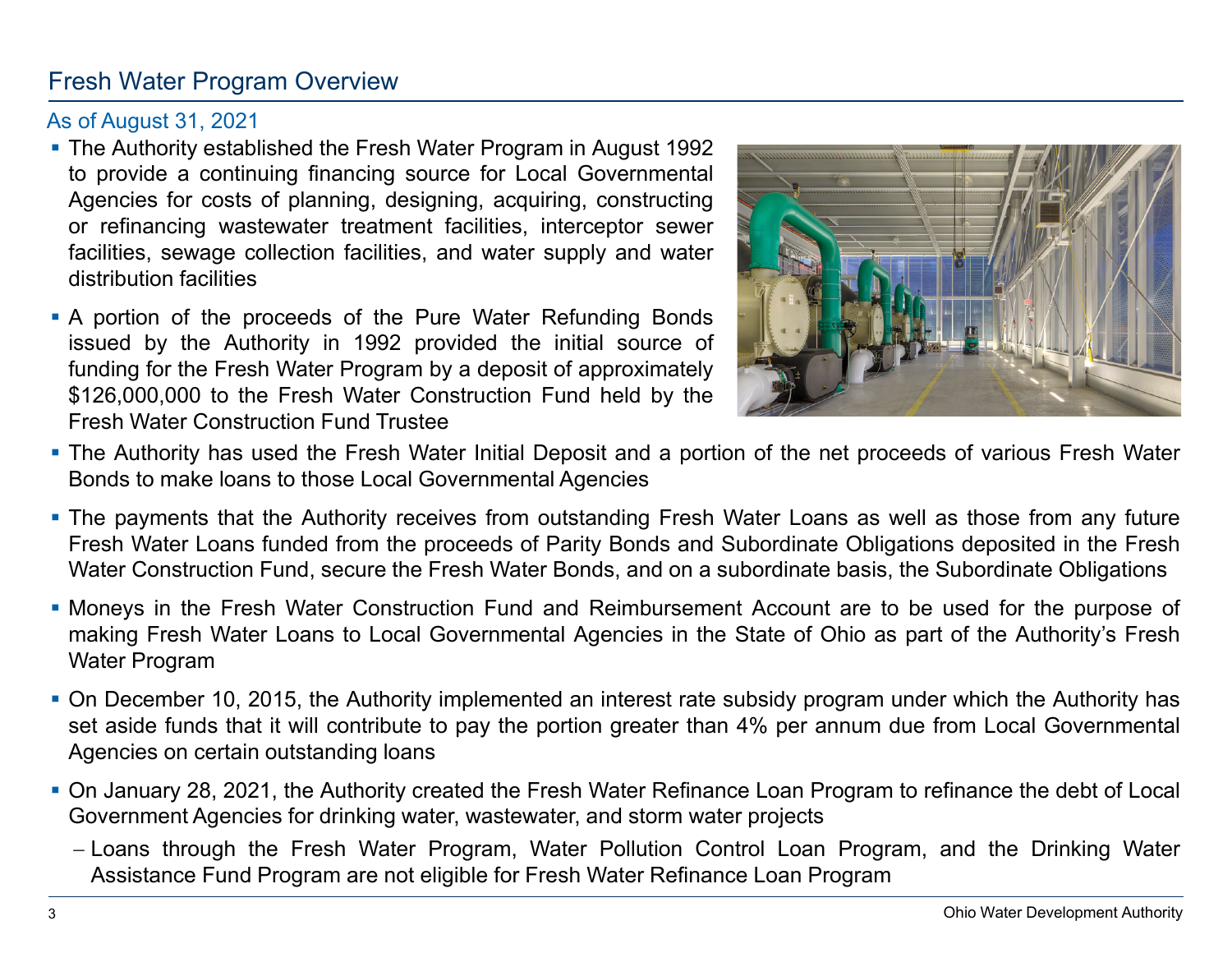## Fresh Water Program Construction Loan Terms & Interest Rates

- The Program's loan rates are generally market rate loans with reductions in the rates based on the circumstances of the local government agency
- **The Program loan rates are reset monthly and current rates are as follows:**

| <b>Loan Rate</b>                                  | <b>Rate Setting</b>                                     |
|---------------------------------------------------|---------------------------------------------------------|
| Standard Intermediate-Term Rate $(5 - 20$ years)  | 8-week average of the MMD AA 20 Year GO rate plus 0.30% |
| Standard Long-Term Rate $(21 – 30 \text{ years})$ | 8-week average of the MMD AA 30 Year GO rate plus 0.30% |

- **Figure 1** Fresh Water Loans are not callable by the borrowers and may not be prepaid by the borrower prior to maturity
- In addition, the Authority offers a 0.5% reduction in its loan rates for each of the following situations applicable to a Local Governmental Agency at the time its loan is made, up to a maximum reduction of 1%, if:
	- I. The Local Governmental Agency is under findings and orders from the Ohio Environmental Protection Agency;
	- II. The Local Governmental Agency is connecting to other systems for treatment services;
	- III. The Local Governmental Agency has previously borrowed from the Authority and is current on loan repayments;
	- IV. The Local Governmental Agency is purchasing another system; or
	- V. The Local Government Agency is in compliance with a "balanced growth plan," as certified by the State.
- Maximum discount for funds borrowed by a Local Government Agency in a calendar year are also restricted by amount as follows:
	- − 25% reduction in the contract interest rate for up to \$15 million borrowed
	- − 12.5% reduction in the contract interest rate for borrowing \$15 million to \$25 million
	- − No discounts for borrowing greater than \$25 million
	- − Maximum reduction is 100 basis points from the contract interest rate at the time of approval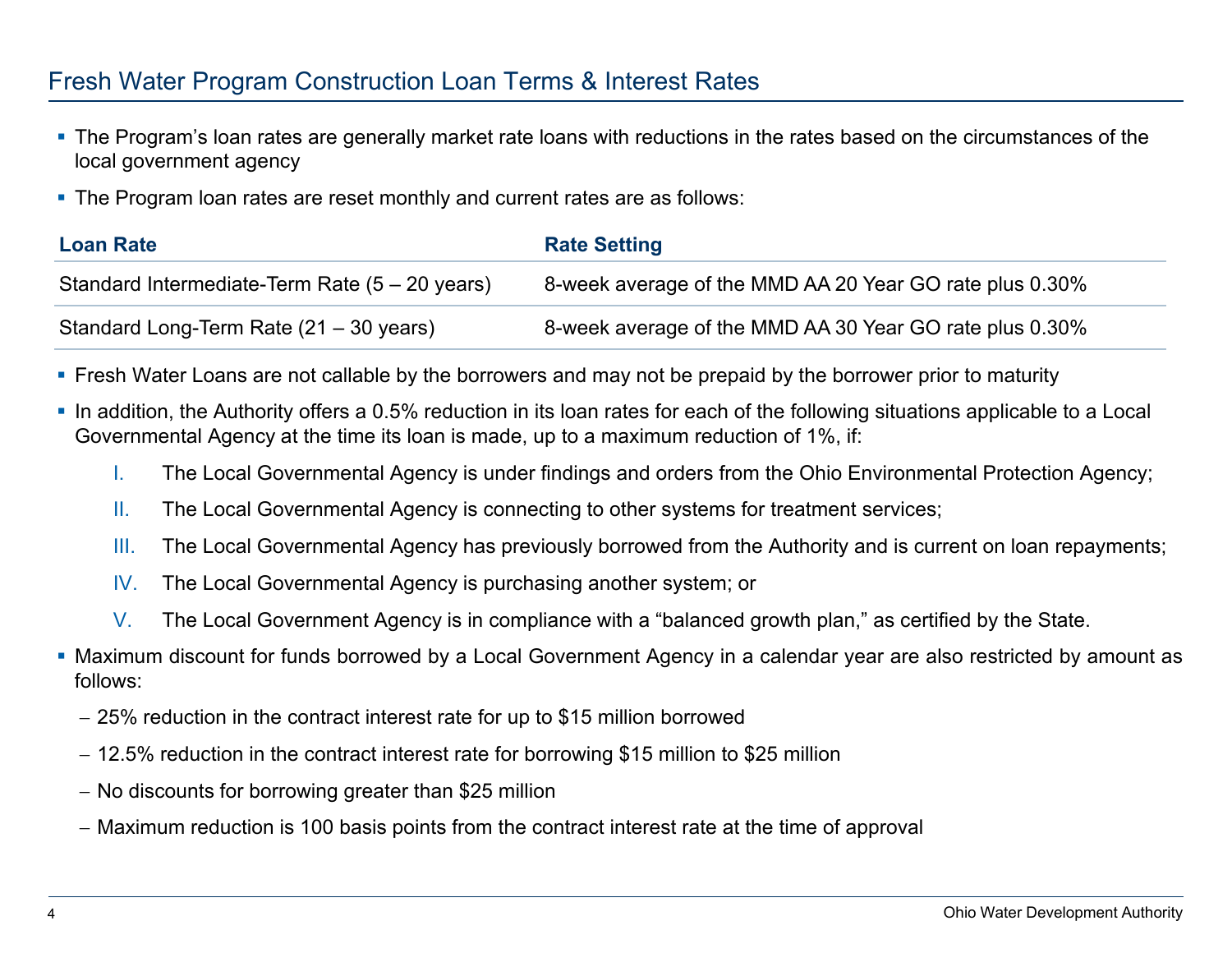- Created under the authority of Section 6121 of the Ohio Revised Code on January 28, 2021
	- − Provides financial assistance to Local Governmental Agencies for the **refinancing of existing debt** for drinking water, wastewater, and storm water projects
- **Example 1** Loans through the Fresh Water Program, WPCLF, and the DWAF are not eligible for this program
- **Eligible projects include** 
	- − Development or acquisition of potable water sources
	- − Construction/expansion of water and wastewater treatment facilities
	- − Installation or improvement of water distribution and wastewater collection system
	- − Well-head protection planning studies
	- − Storm water management facilities
- As of the date of this official statement, 43 loans have been issued under this program in the aggregate principal amount of \$106,100,000

# Key Loan Terms<sup>1</sup>

- **Loans cannot exceed a 30-year term**
- **For loans less than \$50 million, contract rates** determined no less than two weeks but no more than four weeks prior to loan closing
	- − Tax exempt rate based on AAA Non‐call MMD plus 0.30% using the weighted average maturity of the loan
	- − Taxable rate based on AAA Taxable MMD plus 0.30% using the weighted average maturity of the loan
	- − Community Assistance Rate for eligible borrowers
- For loans exceeding \$50 million, the contract interest rate will lock in contemporaneously with the pricing of the linked OWDA bonds plus 0.05%
- No prepayments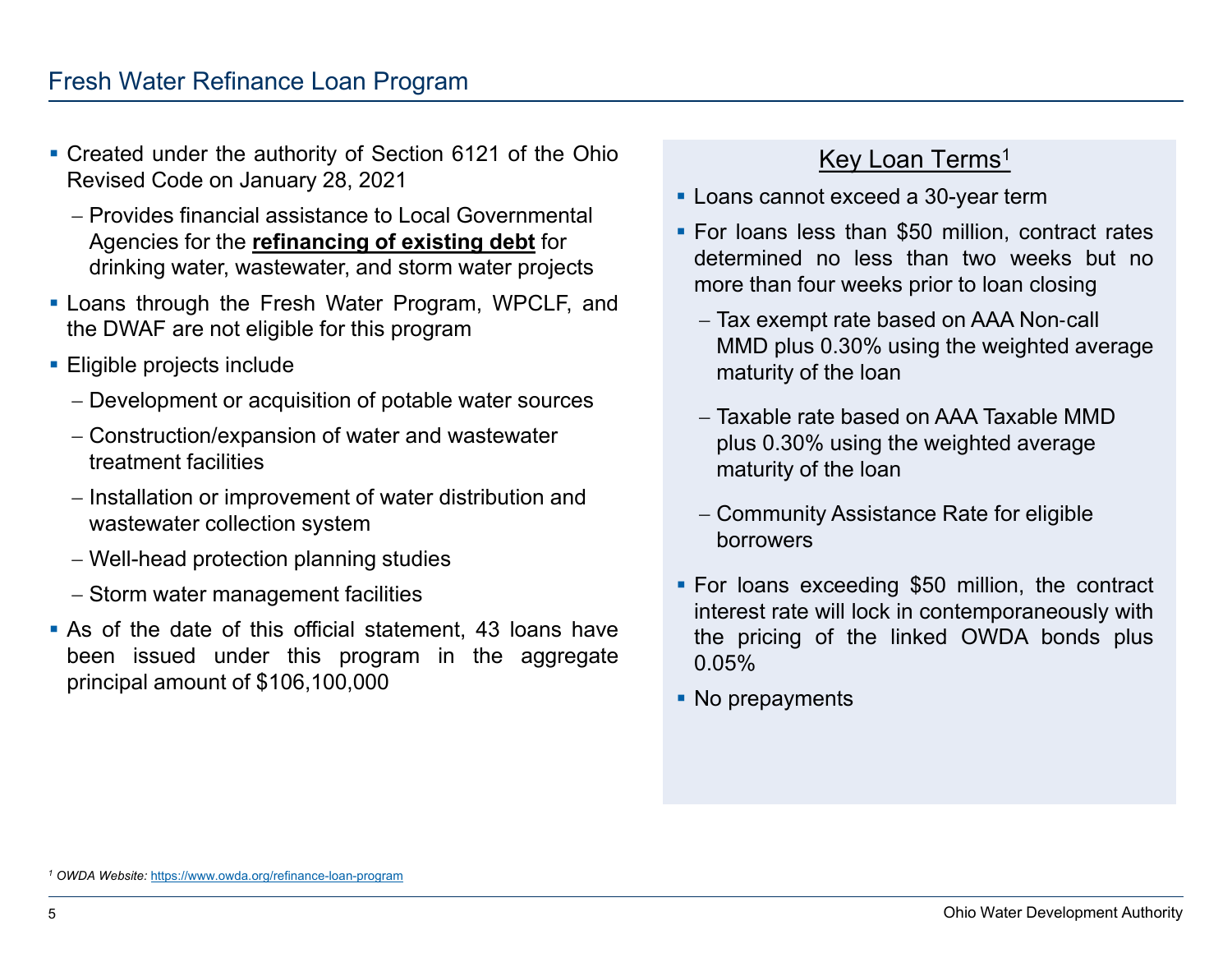## Enforcement Process for Revenue Collection

- The Authority has covenanted to its bondholders that it will take all necessary actions to collect all loan payments due to the Authority, including:
	- − Sending invoices 15 days prior to due date
	- − Making demand for payment within 20 days after any default
	- − Giving notice that if the default is not remedied within 2 months the Authority will file suit to collect moneys due
	- − Filing suit within 3 months of the default date
- The Authority has a strong, 50-year record of enforcing its rights to loan payments
	- − Since the Authority began its first program in 1968, the Authority has needed to file suit against 11 Local Governmental Agencies; all of the suits have resulted in the repayment or restructuring of each loan
	- − The following four Government Agencies that have borrowed under the Fresh Water program are presently subject to state financial supervision under the Fiscal Emergency Act. All of these Governmental Agencies are current on Fresh Water Loan payments

| <b>Governmental Agency</b>       | <b>Outstanding Fresh</b><br><b>Water Loan Amount</b> | <b>Final Payment Date</b> |
|----------------------------------|------------------------------------------------------|---------------------------|
| <b>Village of Trimble</b>        | 183,621                                              | 01/01/2046                |
| <b>Village of Green Camp</b>     | 629,597                                              | 07/01/2046                |
| <b>Village of Mount Sterling</b> | 12,566,784                                           | 07/01/2047                |
| <b>City of Portsmouth</b>        | 7,521,703                                            | 07/01/2045                |

**-** Loan repayment dates are generally set five months prior to bond debt service payment dates to provide cushion for collections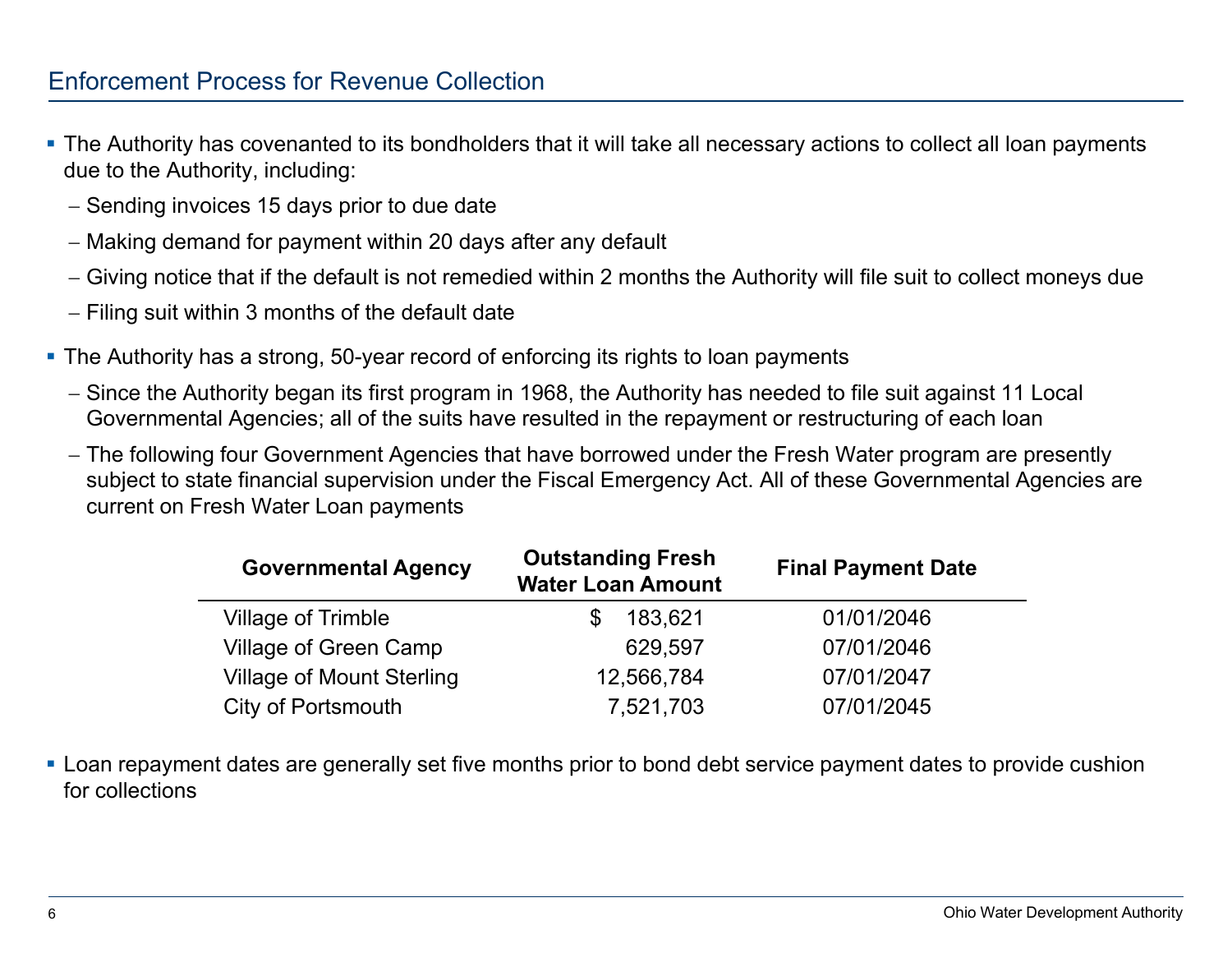## Fresh Water Loans Financed and Significant Local Government Agency Participants

#### As of August 31, 2021

- 361 Local Governmental Agencies with 1,054 Projects being financed pursuant to Existing Cooperative Agreements, all of which are included within the Fresh Water Program
- Of the original \$2.196 billion in principal amount of loans made a principal balance of \$1.622 billion remains outstanding
- **The twelve Local Governmental Agencies listed below have the largest principal amounts outstanding:**

#### **Top 12 Local Government Agencies by Percent of Projected Total Remaining Repayments**

| <b>Local Governmental Agency</b> | <b>Number of</b><br><b>Projects</b> | <b>Project Costs</b><br><b>Funded with Fresh</b><br><b>Water Loans</b> | <b>Projected Remaining</b><br><b>Loan Repayments</b> | <b>Percent of Projected</b><br><b>Amount of all Loans</b><br><b>Remaining to be</b><br><b>Repaid</b> |
|----------------------------------|-------------------------------------|------------------------------------------------------------------------|------------------------------------------------------|------------------------------------------------------------------------------------------------------|
| <b>Columbus</b>                  | 29                                  | \$257,856,025                                                          | \$253,949,734                                        | 11.77%                                                                                               |
| Toledo                           | 12                                  | 122,390,836                                                            | 157,628,612                                          | 7.31%                                                                                                |
| Lima                             | 9                                   | 82,362,865                                                             | 100,092,493                                          | 4.64%                                                                                                |
| Fremont                          |                                     | 66,171,603                                                             | 98,555,189                                           | 4.57%                                                                                                |
| Medina County                    | 35                                  | 108,159,162                                                            | 85,563,859                                           | 3.97%                                                                                                |
| Piqua                            | $\overline{2}$                      | 48,734,330                                                             | 65,920,448                                           | 3.06%                                                                                                |
| Sandusky                         | 18                                  | 81,792,814                                                             | 60,449,382                                           | 2.80%                                                                                                |
| Avon Lake                        | 12                                  | 56,284,808                                                             | 59,908,768                                           | 2.78%                                                                                                |
| <b>Erie County</b>               | 21                                  | 63,515,064                                                             | 58,105,938                                           | 2.69%                                                                                                |
| Lorain                           | 18                                  | 58,480,174                                                             | 55,411,888                                           | 2.57%                                                                                                |
| Akron                            | 20                                  | 54,501,294                                                             | 53,293,310                                           | 2.47%                                                                                                |
| <b>Montgomery County</b>         | 41                                  | 44,865,237                                                             | 46,481,876                                           | 2.15%                                                                                                |
| <b>Totals</b>                    | 218                                 | \$1,045,114,212                                                        | \$1,095,361,497                                      | 50.77%                                                                                               |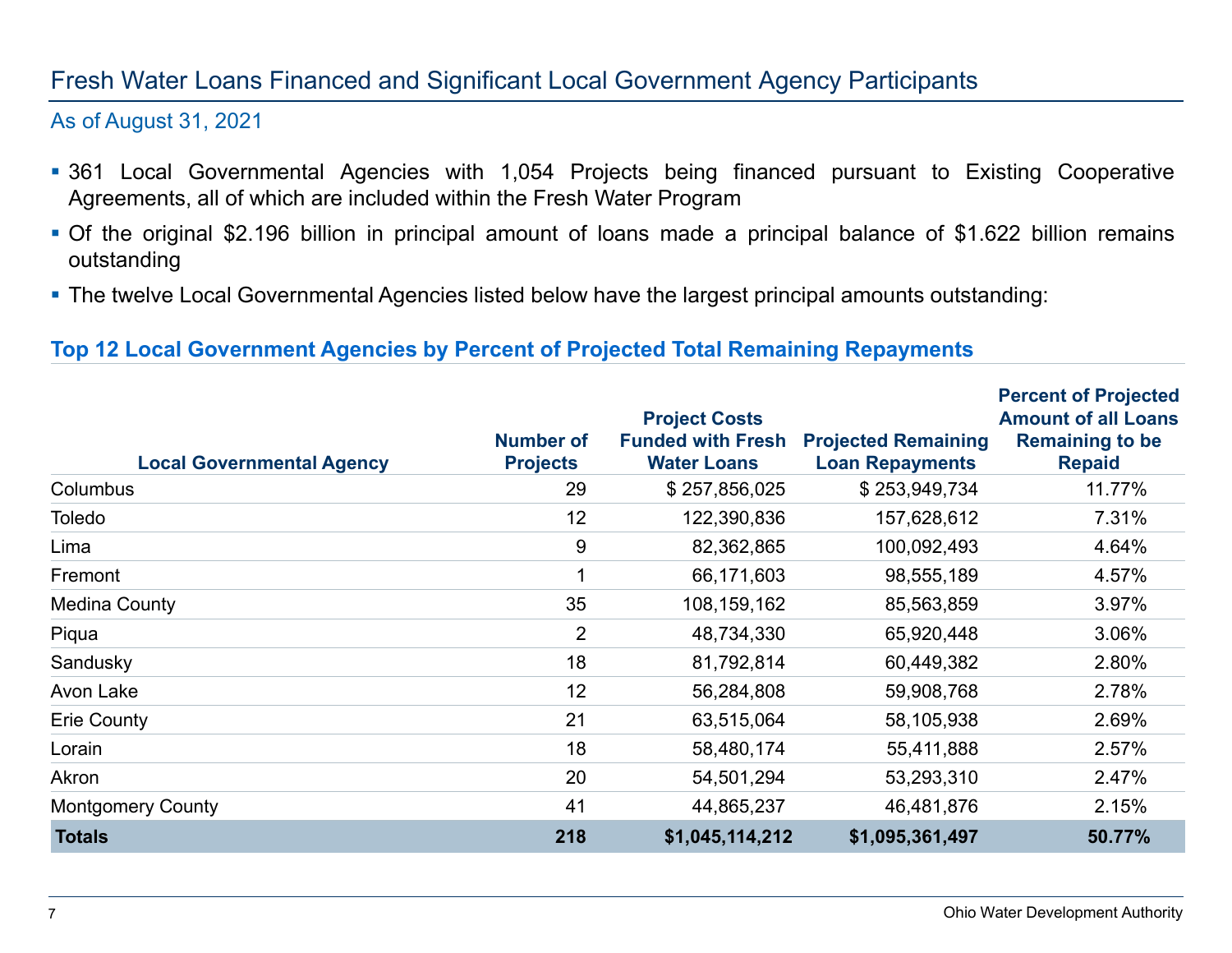| <b>Security Feature</b>                  | <b>Details</b>                                                                                                                                                                                                                                                                                                                                                                                                                                     |
|------------------------------------------|----------------------------------------------------------------------------------------------------------------------------------------------------------------------------------------------------------------------------------------------------------------------------------------------------------------------------------------------------------------------------------------------------------------------------------------------------|
| Revenues Pledged to Fresh Water Bonds:   | Principal and interest repayments on all pledged loan agreements, which are<br>secured by the promise to pay from water and sewer rates and charges by Local<br>Governmental Agencies in the State of Ohio to the Authority pursuant to the<br>Cooperative Agreements entered into as part of the Authority's Fresh Water<br>Program, and by certain of the Funds as defined in and created by the Trust<br>Agreement                              |
| <b>Coverage Pledge:</b>                  | Minimum 1.05x coverage from existing loan repayment for Fresh Water Bonds                                                                                                                                                                                                                                                                                                                                                                          |
| <b>Additional Coverage and Security:</b> | • Payments from future loans made from Series 2021 Fresh Water bond<br>proceeds<br>• Balance of and interest earnings on:<br>- Debt Service Fund<br>- Debt Service Reserve Fund (if any)<br>- Direct Payments<br>- The Fresh Water Surplus Fund<br>- The Fresh Water Construction Fund (except to the extend of the<br>Encumbered Balance in the fund)                                                                                             |
| <b>Debt Service Reserve Funds:</b>       | The Series 2021A Fresh Water Bonds will be secured by a Debt Service Reserve<br>Fund in the amount of $\frac{1}{2}$ of the maximum annual debt service                                                                                                                                                                                                                                                                                             |
| <b>Cross Collateralization:</b>          | Moneys in the Cross-Collateralization Fund are to be used first for the purposes of<br>making up a deficiency in the Debt Service Fund or the Debt Service Reserve<br>Fund, or making up any respective deficiency in any debt service fund or debt<br>service reserve fund that the Authority may establish in connection with the<br>issuance of debt obligations to provide funds for any program that may supersede<br>the Fresh Water Program |
| <b>Additional Bonds Test:</b>            | • Must meet coverage (105%) pledge with payments of loans already made, and<br>• DSRF balance for the series of Fresh Water Bonds being issued is equal to or<br>exceeds the Required Reserve Fund Balance                                                                                                                                                                                                                                         |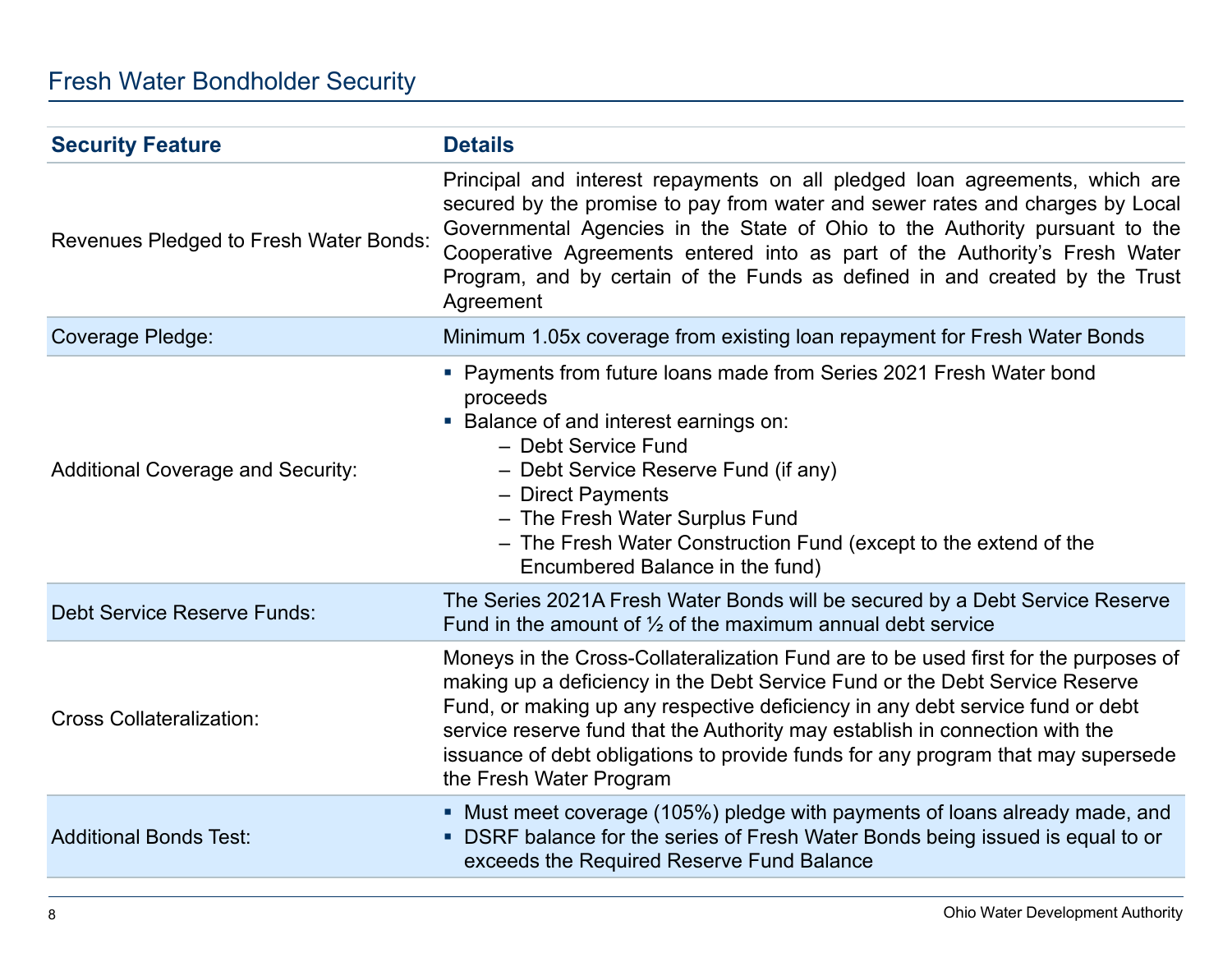The following chart depicts a simplified flow of Revenues through the Special Funds, except the Fresh Water Construction Fund

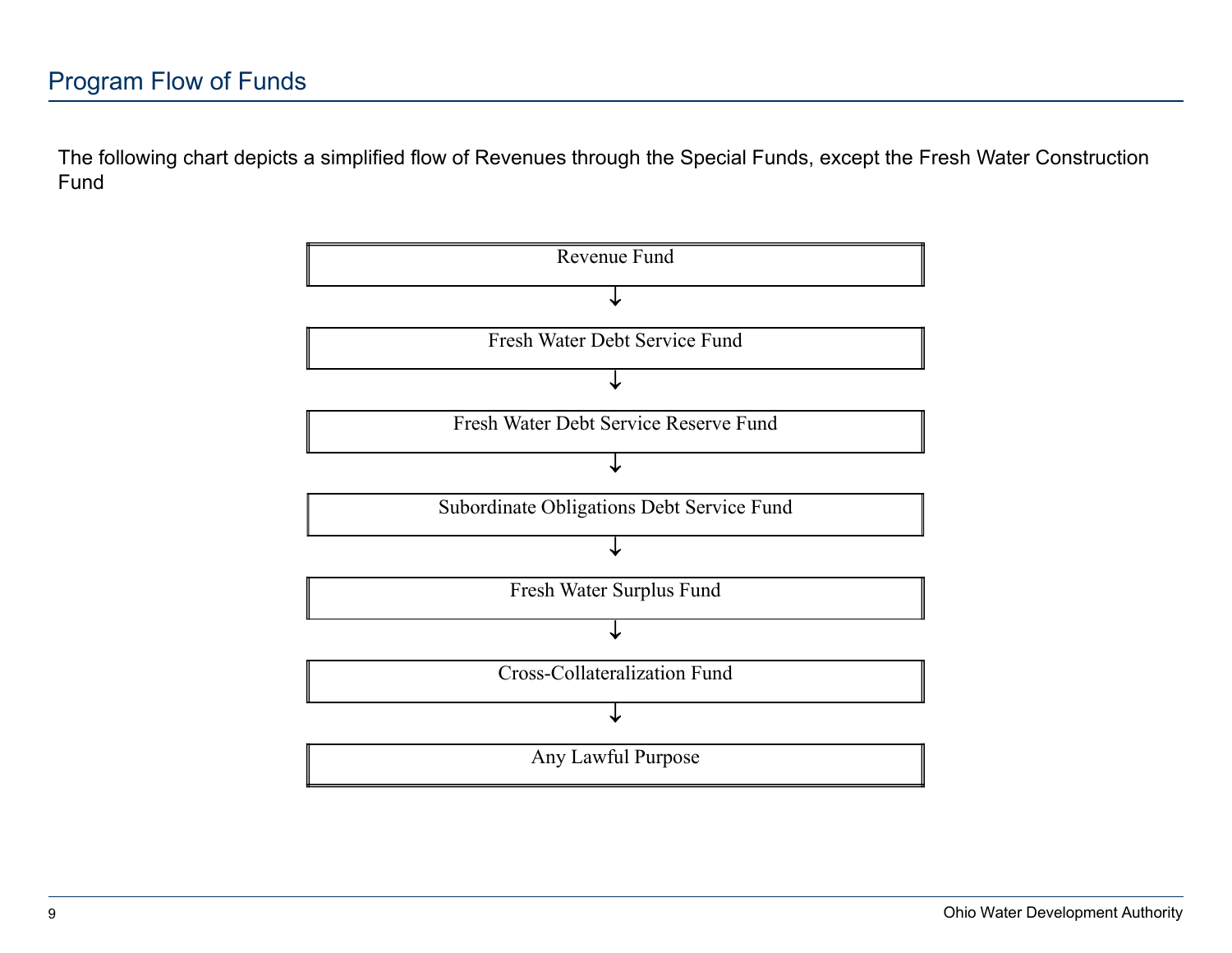# Debt Service Coverage

#### Existing Fresh Water Loans as of August 31, 2021

|           | Α                                                          | в                                                  | C                                                                               | D                                                      | Е                                                | $F = (B + C + D + E)$                    | $G = (A - F)$                      | $H = (A/F)$ |
|-----------|------------------------------------------------------------|----------------------------------------------------|---------------------------------------------------------------------------------|--------------------------------------------------------|--------------------------------------------------|------------------------------------------|------------------------------------|-------------|
|           | <b>Total Revenue Available</b><br>for Debt Service (a & b) | <b>Combined Fresh Water</b><br><b>Debt Service</b> | <b>Hypothetical Fresh</b><br>Water Series 2017 -<br>22 Note Debt Service<br>(c) | <b>Fresh Water Series</b><br>2018A Debt Service<br>(d) | <b>Fresh Water Series</b><br>2021 Debt Service * | <b>Total Fresh Water Debt</b><br>Service | <b>Estimated</b><br><b>Surplus</b> | Coverage*   |
| 12/1/2021 | 63,570,456                                                 | 41,188,418                                         | 713,870                                                                         | 5,622,625                                              |                                                  | 47,524,913                               | 16,045,543                         | 1.34        |
| 6/1/2022  | 65,059,557                                                 | 40,238,761                                         | 713,870                                                                         | 5,585,125                                              | 3,727,167                                        | 50,264,922                               | 14,794,635                         | 1.29        |
| 12/1/2022 | 66,069,959                                                 | 39,654,097                                         | 713,870                                                                         | 5,547,625                                              | 3,210,000                                        | 49,125,591                               | 16,944,368                         | 1.34        |
| 6/1/2023  | 66,263,929                                                 | 39,236,214                                         | 713,870                                                                         | 5,510,125                                              | 3,210,000                                        | 48,670,209                               | 17,593,720                         | 1.36        |
| 12/1/2023 | 65,802,247                                                 | 36,479,246                                         | 713,870                                                                         | 6,472,625                                              | 3,210,000                                        | 46,875,740                               | 18,926,506                         | 1.40        |
| 6/1/2024  | 66,288,948                                                 | 36,513,677                                         | 713,870                                                                         | 6,410,125                                              | 3,210,000                                        | 46,847,672                               | 19,441,276                         | 1.41        |
| 12/1/2024 | 64,765,198                                                 | 34,506,936                                         | 713,870                                                                         | 6,347,625                                              | 3,210,000                                        | 44,778,431                               | 19,986,767                         | 1.45        |
| 6/1/2025  | 64,826,187                                                 | 34,654,208                                         | 713,870                                                                         | 6,285,125                                              | 3,210,000                                        | 44,863,203                               | 19,962,984                         | 1.44        |
| 12/1/2025 | 63,654,744                                                 | 33,456,265                                         | 713,870                                                                         | 6,222,625                                              | 3,210,000                                        | 43,602,760                               | 20,051,985                         | 1.46        |
| 6/1/2026  | 62,616,630                                                 | 32,796,685                                         | 713,870                                                                         | 6,160,125                                              | 3,210,000                                        | 42,880,680                               | 19,735,950                         | 1.46        |
| 12/1/2026 | 61,375,347                                                 | 32,036,262                                         | 713,870                                                                         | 6,097,625                                              | 3,210,000                                        | 42,057,757                               | 19,317,590                         | 1.46        |
| 6/1/2027  | 59,908,724                                                 | 31,118,259                                         | 713,870                                                                         | 6,035,125                                              | 3,210,000                                        | 41,077,254                               | 18,831,471                         | 1.46        |
| 12/1/2027 | 58,985,287                                                 | 30,207,732                                         | 713,870                                                                         | 5,972,625                                              | 3,210,000                                        | 40,104,226                               | 18,881,061                         | 1.47        |
| 6/1/2028  | 58,184,306                                                 | 31,763,979                                         | 713,870                                                                         | 5,910,125                                              | 3,210,000                                        | 41,597,974                               | 16,586,332                         | 1.40        |
| 12/1/2028 | 57,892,685                                                 | 32,288,797                                         | 713,870                                                                         | 4,609,779                                              | 7,210,000                                        | 44,822,445                               | 13,070,240                         | 1.29        |
| 6/1/2029  | 56,924,993                                                 | 31,578,289                                         | 713,870                                                                         | 4,609,779                                              | 6,110,000                                        | 43,011,938                               | 13,913,056                         | 1.32        |
| 12/1/2029 | 56,268,354                                                 | 33,477,631                                         | 713,870                                                                         | 4,609,779                                              | 6,035,000                                        | 44,836,280                               | 11,432,074                         | 1.25        |
| 6/1/2030  | 54,216,739                                                 | 31,731,967                                         | 713,870                                                                         | 4,609,779                                              | 6,960,000                                        | 44,015,615                               | 10,201,124                         | 1.23        |
| 12/1/2030 | 53,505,447                                                 | 31,231,615                                         | 713,870                                                                         | 4,609,779                                              | 6,860,000                                        | 43,415,263                               | 10,090,184                         | 1.23        |
| 6/1/2031  | 51,988,611                                                 | 30,555,344                                         | 713,870                                                                         | 4,609,779                                              | 6,760,000                                        | 42,638,992                               | 9,349,619                          | 1.22        |
| 12/1/2031 | 50,713,909                                                 | 30,055,324                                         | 713,870                                                                         | 4,609,779                                              | 6,660,000                                        | 42,038,972                               | 8,674,937                          | 1.21        |
| 6/1/2032  | 50,029,362                                                 | 28,959,376                                         | 713,870                                                                         | 4,609,779                                              | 6,560,000                                        | 40,843,025                               | 9,186,338                          | 1.22        |
| 12/1/2032 | 49,353,834                                                 | 28,472,138                                         | 713,870                                                                         | 4,609,779                                              | 6,460,000                                        | 40,255,786                               | 9,098,047                          | 1.23        |
| 6/1/2033  | 48,640,884                                                 | 27,943,965                                         | 713,870                                                                         | 4,609,779                                              | 6,360,000                                        | 39,627,613                               | 9,013,271                          | 1.23        |
| 12/1/2033 | 47,532,475                                                 | 27,450,898                                         | 713,870                                                                         | 4,609,779                                              | 6,260,000                                        | 39,034,546                               | 8,497,929                          | 1.22        |
| 6/1/2034  | 46,486,655                                                 | 26,742,035                                         | 713,870                                                                         | 4,609,779                                              | 6,160,000                                        | 38,225,683                               | 8,260,972                          | 1.22        |
| 12/1/2034 | 45,753,317                                                 | 25,963,835                                         | 713,870                                                                         | 4,609,779                                              | 6,080,000                                        | 37,367,484                               | 8,385,833                          | 1.22        |
| 6/1/2035  | 44,038,002                                                 | 24,852,461                                         | 713,870                                                                         | 4,609,779                                              | 6,000,000                                        | 36,176,109                               | 7,861,893                          | 1.22        |
| 12/1/2035 | 42,720,734                                                 | 23,352,194                                         | 713,870                                                                         | 4,609,779                                              | 5,920,000                                        | 34,595,843                               | 8,124,892                          | 1.23        |
| 6/1/2036  | 41,213,326                                                 | 22,267,050                                         | 713,870                                                                         | 4,609,779                                              | 5,840,000                                        | 33,430,699                               | 7,782,628                          | 1.23        |
| 12/1/2036 | 39,070,823                                                 | 20,362,234                                         | 713,870                                                                         | 4,609,779                                              | 5,760,000                                        | 31,445,882                               | 7,624,941                          | 1.24        |
| 6/1/2037  | 38,208,615                                                 | 19,679,917                                         | 713,870                                                                         | 4,609,779                                              | 5,680,000                                        | 30,683,565                               | 7,525,049                          | 1.25        |
| 12/1/2037 | 36,871,476                                                 | 18,264,115                                         | 713,870                                                                         | 4,609,779                                              | 5,600,000                                        | 29, 187, 764                             | 7,683,713                          | 1.26        |
| 6/1/2038  | 35,062,175                                                 | 16,948,437                                         | 713,870                                                                         | 4,609,779                                              | 5,520,000                                        | 27,792,085                               | 7,270,090                          | 1.26        |
| 12/1/2038 |                                                            | 16,580,622                                         | 713,870                                                                         | 4,609,779                                              | 5,440,000                                        |                                          | 6,919,968                          | 1.25        |
| 6/1/2039  | 34,264,238<br>33,285,160                                   | 16,042,930                                         | 713,870                                                                         | 4,609,779                                              | 5,360,000                                        | 27,344,270<br>26,726,578                 | 6,558,581                          | 1.25        |
| 12/1/2039 |                                                            |                                                    | 713,870                                                                         | 4,609,779                                              |                                                  | 22,283,189                               | 5,727,832                          | 1.26        |
|           | 28,011,021                                                 | 11,679,541                                         |                                                                                 |                                                        | 5,280,000                                        |                                          |                                    |             |
| 6/1/2040  | 23,552,320                                                 | 8,051,274                                          | 713,870                                                                         | 4,609,779                                              | 5,200,000                                        | 18,574,923                               | 4,977,398                          | 1.27        |
| 12/1/2040 | 22,190,067                                                 | 7,872,104                                          | 713,870                                                                         | 4,609,779                                              | 5,120,000                                        | 18,315,753                               | 3,874,315                          | 1.21        |
| 6/1/2041  | 21,556,700                                                 | 7,043,057                                          | 713,870                                                                         | 4,609,779                                              | 5,040,000                                        | 17,406,706                               | 4,149,995                          | 1.24        |
| 12/1/2041 | 20,235,165                                                 | 6,880,113                                          |                                                                                 | 4,609,779                                              | 4,960,000                                        | 16,449,892                               | 3,785,273                          | 1.23        |
| 6/1/2042  | 18,681,335                                                 | 5,887,293                                          |                                                                                 | 4,609,779                                              | 4,880,000                                        | 15,377,071                               | 3,304,264                          | 1.21        |
| 12/1/2042 | 15,638,955                                                 | 4,250,000                                          |                                                                                 | 4,609,779                                              | 5,800,000                                        | 14,659,779                               | 979,177                            | 1.07        |

*\*Preliminary, subject to change. Please refer to the following page for footnotes to this table.*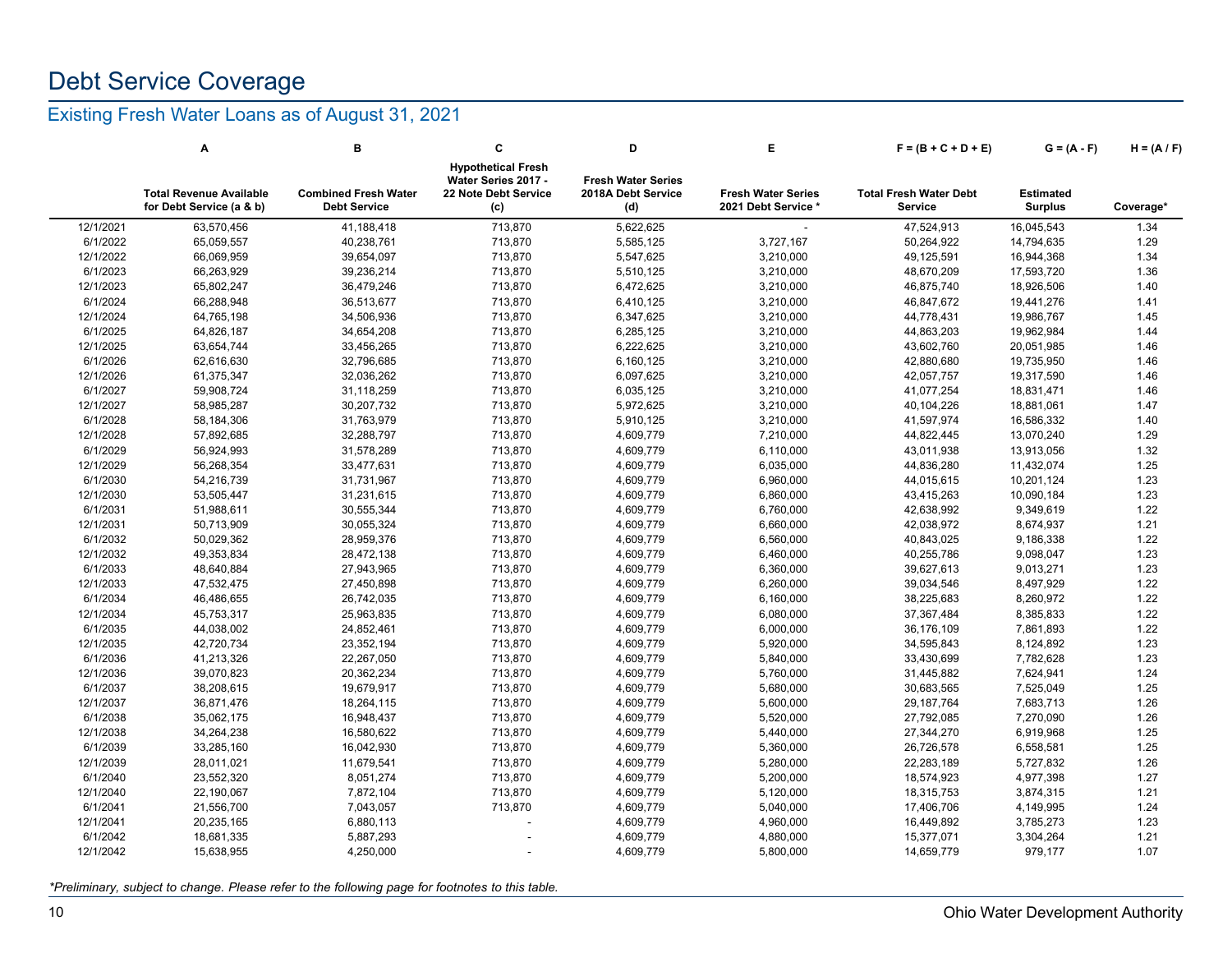# Debt Service Coverage

#### Existing Fresh Water Loans as of August 31, 2021

|           | А                                                          | в                                                  | C                                                                               | D                                                      | Е                                                | $F = (B + C + D + E)$                    | $G = (A - F)$                      | $H = (A/F)$ |
|-----------|------------------------------------------------------------|----------------------------------------------------|---------------------------------------------------------------------------------|--------------------------------------------------------|--------------------------------------------------|------------------------------------------|------------------------------------|-------------|
|           | <b>Total Revenue Available</b><br>for Debt Service (a & b) | <b>Combined Fresh Water</b><br><b>Debt Service</b> | <b>Hypothetical Fresh</b><br>Water Series 2017 -<br>22 Note Debt Service<br>(c) | <b>Fresh Water Series</b><br>2018A Debt Service<br>(d) | <b>Fresh Water Series</b><br>2021 Debt Service * | <b>Total Fresh Water Debt</b><br>Service | <b>Estimated</b><br><b>Surplus</b> | Coverage    |
| 6/1/2043  | 14,462,661                                                 | 2,150,000                                          | ۰                                                                               | 4,609,779                                              | 5,700,000                                        | 12,459,779                               | 2,002,882                          | 1.16        |
| 12/1/2043 | 13,545,592                                                 | 2,100,000                                          |                                                                                 | 4,609,779                                              | 5,600,000                                        | 12,309,779                               | 1,235,814                          | 1.10        |
| 6/1/2044  | 13,410,434                                                 | 2,050,000                                          | $\overline{\phantom{0}}$                                                        | 4,609,779                                              | 5,500,000                                        | 12,159,779                               | 1,250,655                          | 1.10        |
| 12/1/2044 | 12,448,883                                                 |                                                    |                                                                                 | 4,609,779                                              | 5,400,000                                        | 10,009,779                               | 2,439,104                          | 1.24        |
| 6/1/2045  | 11,685,040                                                 |                                                    | $\overline{\phantom{a}}$                                                        | 4,609,779                                              | 5,300,000                                        | 9,909,779                                | 1,775,261                          | 1.18        |
| 12/1/2045 | 11,253,935                                                 |                                                    | $\overline{\phantom{0}}$                                                        | 4,609,779                                              | 5,200,000                                        | 9,809,779                                | 1,444,157                          | 1.15        |
| 6/1/2046  | 11,054,258                                                 |                                                    |                                                                                 | 4,609,779                                              | 5,100,000                                        | 9,709,779                                | 1,344,479                          | 1.14        |
| 12/1/2046 | 10,751,503                                                 |                                                    |                                                                                 | 4,609,779                                              |                                                  | 4,609,779                                | 6,141,725                          | 2.33        |
| 6/1/2047  | 8,444,070                                                  |                                                    |                                                                                 |                                                        |                                                  |                                          | 8,444,070                          |             |
| 12/1/2047 | 7,648,877                                                  |                                                    |                                                                                 |                                                        |                                                  |                                          | 7,648,877                          |             |
| 6/1/2048  | 5,630,522                                                  |                                                    |                                                                                 |                                                        |                                                  |                                          | 5,630,522                          |             |
| 12/1/2048 | 5,419,635                                                  |                                                    |                                                                                 |                                                        |                                                  |                                          | 5,419,635                          |             |
| 6/1/2049  | 5,124,453                                                  |                                                    |                                                                                 |                                                        |                                                  |                                          | 5,124,453                          |             |
| 12/1/2049 | 4,937,404                                                  |                                                    |                                                                                 |                                                        |                                                  |                                          | 4,937,404                          |             |
| 6/1/2050  | 4,407,786                                                  |                                                    |                                                                                 |                                                        |                                                  | $\overline{\phantom{a}}$                 | 4,407,786                          |             |
| 12/1/2050 | 4,132,097                                                  |                                                    |                                                                                 |                                                        |                                                  | $\overline{\phantom{0}}$                 | 4,132,097                          |             |
| 6/1/2051  | 3,487,038                                                  |                                                    |                                                                                 |                                                        |                                                  | $\overline{\phantom{0}}$                 | 3,487,038                          |             |
| 12/1/2051 | 3,252,935                                                  |                                                    |                                                                                 |                                                        |                                                  |                                          | 3,252,935                          |             |
|           | 2,202,376,022                                              | 1,116,615,299                                      | 28,554,782                                                                      | 254,741,059                                            | 251,922,167                                      | 1,651,833,307                            | 550,542,715                        |             |

(a) The amounts show are the aggregate of the amounts required to be paid by Local Governmental Agencies under the Existing Cooperative Agreements, which amounts have been assigned by the Authority in the Trust Agreement for deposit in the revenue fund. Amounts shown are semi-annual amounts and do not include any interest earnings thereon. Payments by the Local Governmental Agencies are due semiannually on January 1 and July 1.

(b) These amounts also include projected direct payments of the federal BAB's subsidy related to the Fresh Water Bonds issued as build America bonds. With respect to the effect of sequestration on the receipt by the Authority of such direct payments, the subsidy amount is assumed to be 32.935% of the applicable interest rates through 6/1/2024. The subsidy amounts are expected to be received through 2034 and are no greater than \$2,291,756 in any given year.

(c) Hypothetical equal payment Debt Service of \$25 million of Fresh Water Series 2017 - 22 Floating Rate Notes at 1.20% for 20 years. Current outstanding balance of Notes is \$63.1 million. We will use \$38.1 million of Fresh Water 2021 Proceeds to pay down outstanding Note balance to \$25 million.

(d) Actual amortization through June 1, 2028. Hypothetical equal payment Debt Service of the \$136,405,000 Fresh Water Series 2018 Bonds June 1, 2028 bullet maturity at 2.67% for 18.5 years beginning on June 1, 2028.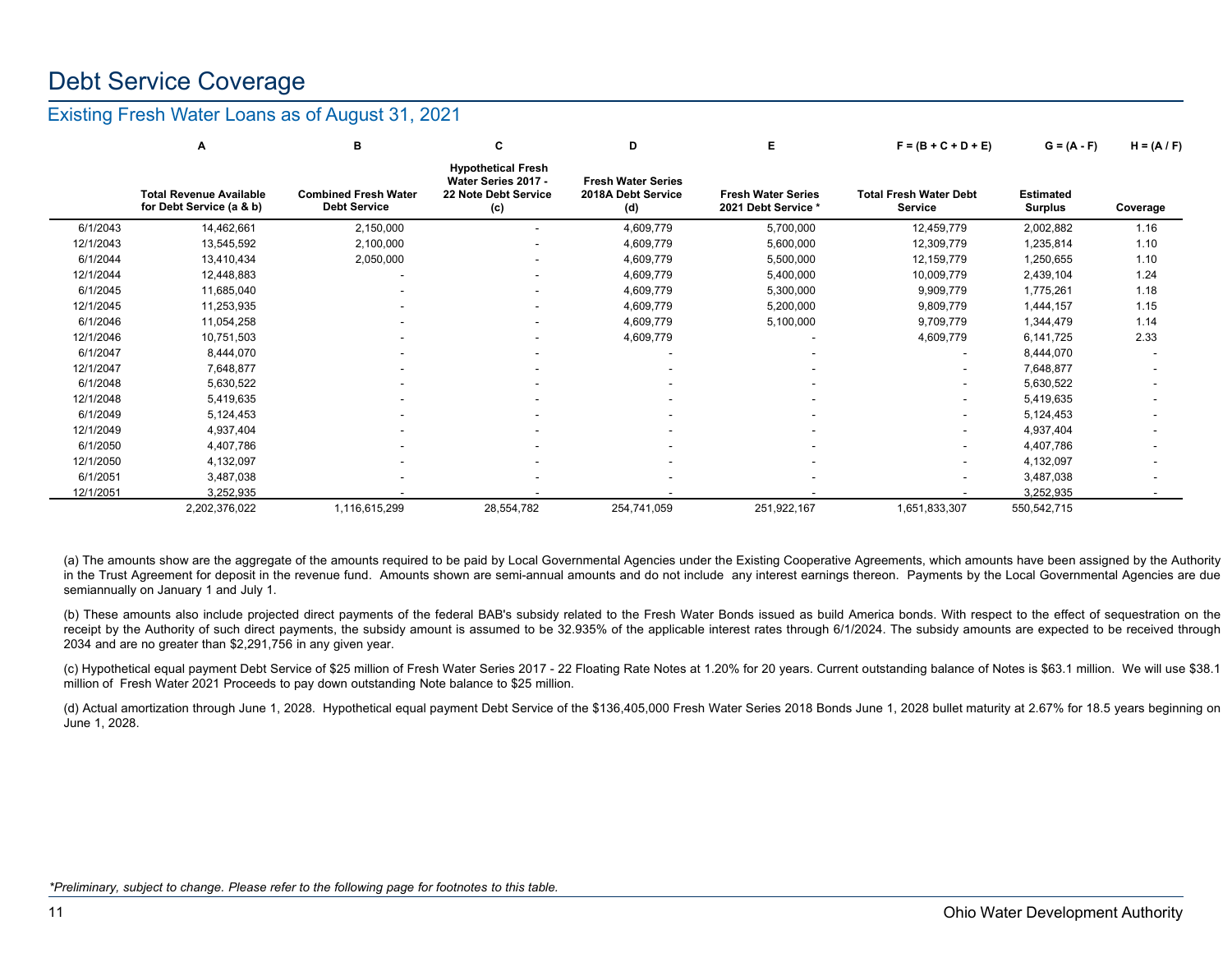#### Leverage and Fresh Water Debt Service Structure

Estimated Debt Service on Outstanding Leverage and Fresh Water Series Bonds (Including Series 2021)\*



*\*Preliminary, subject to change \*\*Series 2021A based on PFM base scenario (COB 09/28/2021)*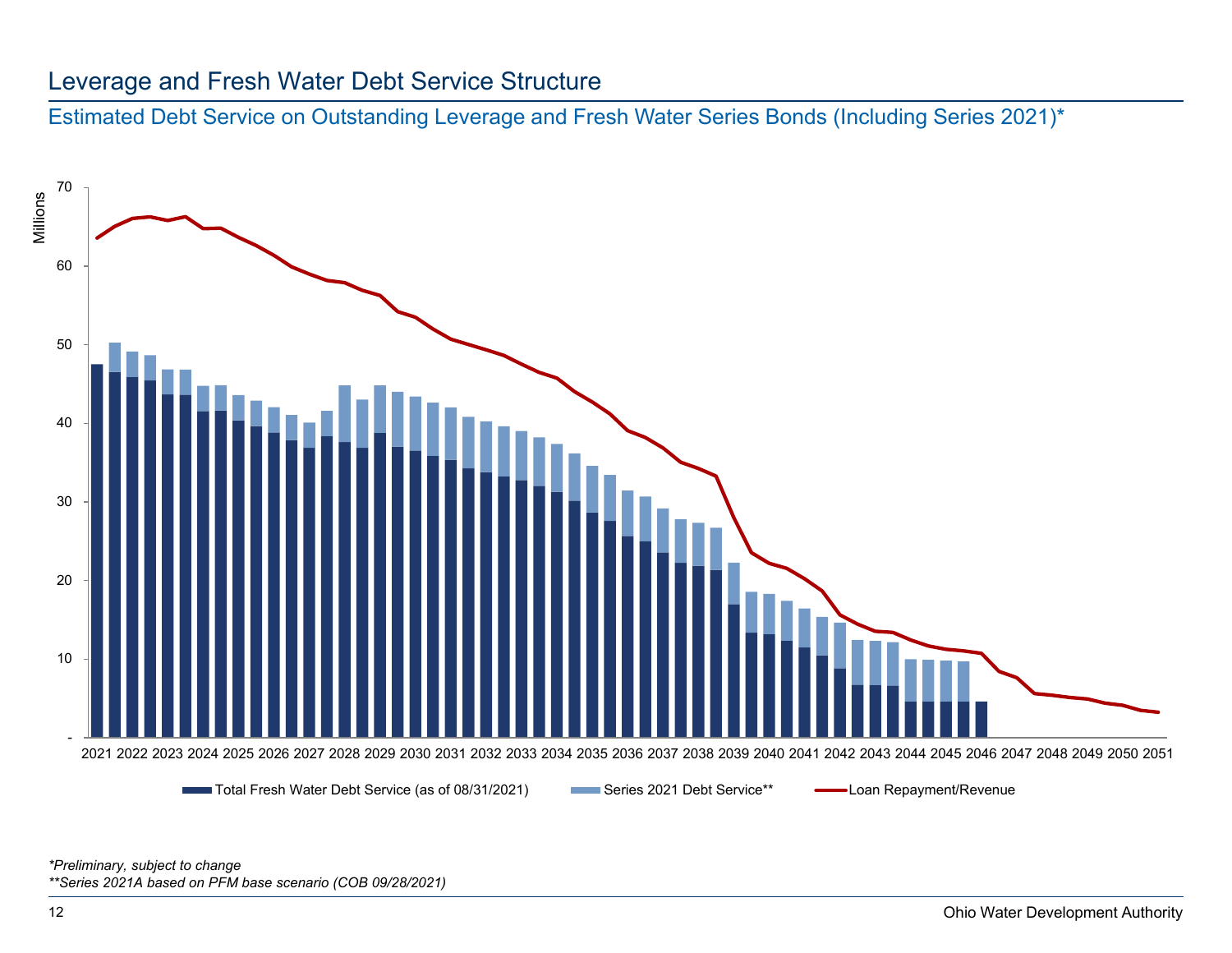# Financing Summary

#### Water Development Revenue Bonds, Fresh Water Series 2021

| Principal*        | • Semiannual serial maturities                                        | <b>Maturity Date</b> | Par Amount*   |
|-------------------|-----------------------------------------------------------------------|----------------------|---------------|
|                   | beginning on December 1, 2028                                         | 12/1/2028            | \$4,000,000   |
|                   | through December 1, 2034                                              | 6/1/2029             | 3,000,000     |
|                   | • Term bonds maturing from                                            | 12/1/2029            | 3,000,000     |
|                   | December 1, 2035 to June 1, 2046                                      | 6/1/2030             | 4,000,000     |
|                   |                                                                       | 12/1/2030            | 4,000,000     |
|                   |                                                                       | 6/1/2031             | 4,000,000     |
|                   |                                                                       | 12/1/2031            | 4,000,000     |
|                   |                                                                       | 6/1/2032             | 4,000,000     |
| <b>Interest</b>   | • Semiannually on each June 1 and<br>December 1, beginning on June 1, | 12/1/2032            | 4,000,000     |
|                   | 2022                                                                  | 6/1/2033             | 4,000,000     |
|                   |                                                                       | 12/1/2033            | 4,000,000     |
|                   |                                                                       | 6/1/2034             | 4,000,000     |
| Redemption        | • Please see "The Series 2021 Fresh                                   | 12/1/2034            | 4,000,000     |
| <b>Provisions</b> | Water Bonds" on Page 17 of the                                        | 12/1/2035            | 8,000,000     |
|                   | <b>Preliminary Official Statement</b>                                 | 12/1/2036            | 8,000,000     |
|                   |                                                                       | 12/1/2037            | 8,000,000     |
|                   |                                                                       | 12/1/2038            | 8,000,000     |
|                   |                                                                       | 12/1/2039            | 8,000,000     |
|                   |                                                                       | 12/1/2040            | 8,000,000     |
|                   |                                                                       | 12/1/2041            | 8,000,000     |
|                   |                                                                       | 6/1/2046             | 44,000,000    |
|                   |                                                                       | <b>Total</b>         | \$150,000,000 |

*\*Preliminary, subject to change*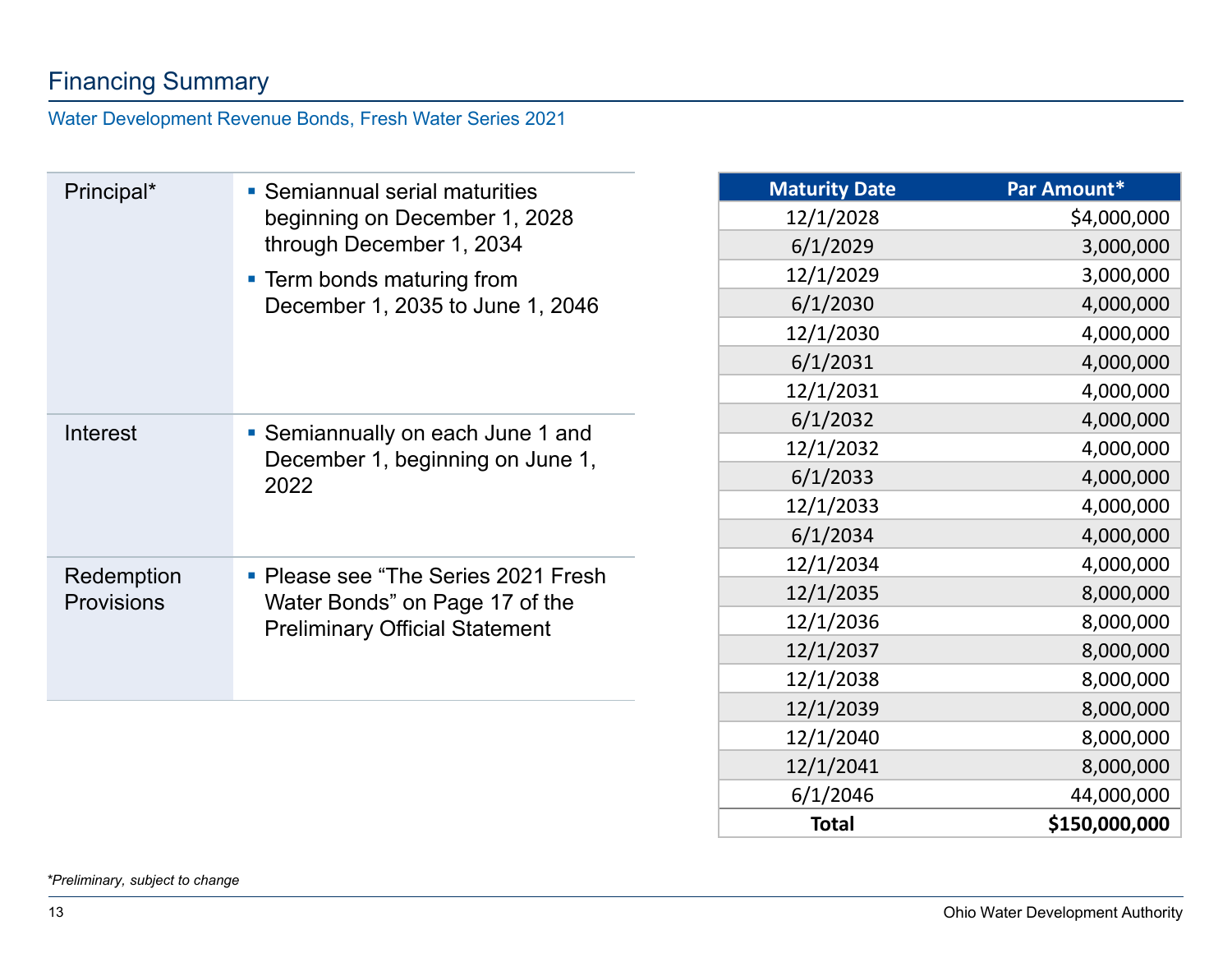# Credit Highlights

- $\checkmark$  The Fresh Water Program was created in 1992 as a stand-alone self-sufficient financing program
	- Fresh Water's predecessor programs ("Prior Programs") date back to 1969
	- The original prior program ("Pollution Abatement") was funded with a \$100 million deposit from the State of Ohio of General Obligation bonds authorized by the voters in 1968
- $\checkmark$  Credit strengths reflect the high quality of the Program
	- Expected ratings of Aaa/AAA by Moody's/S&P
	- 50-year track record of managing loan programs for communities throughout the State of Ohio
	- Strong record of enforcing revenue collection and legal enforcement
- $\checkmark$  The Fresh Water Fund maintains a sizeable and diverse loan pool that provides significant overcollateralization for bondholders
	- As of August 31, 2021 there are 361 Local Governments Agencies with 1,054 Projects financed by the Fresh Water Program
	- A total of \$2.196 billion in principal amount of loans awarded that is still outstanding have been made in Fresh Water Programs, with a current principal balance of \$1.622 billion outstanding
	- The Top 12 Borrows constitute approximately 50% of the total projected remaining repayments pursuant to existing loan agreements
	- The Cities of Columbus (11.77%) and Toledo (7.31%) are the two largest borrowers in the program
	- As of August 31, 2021, the Authority had \$919.8 million of outstanding Fresh Water bonds, and \$250 million of authorized subordinate obligations pursuant to a Revolving Credit Facility with PNC Bank of which \$63.1 million is outstanding for a grand total of \$982.9 million of Fresh Water obligations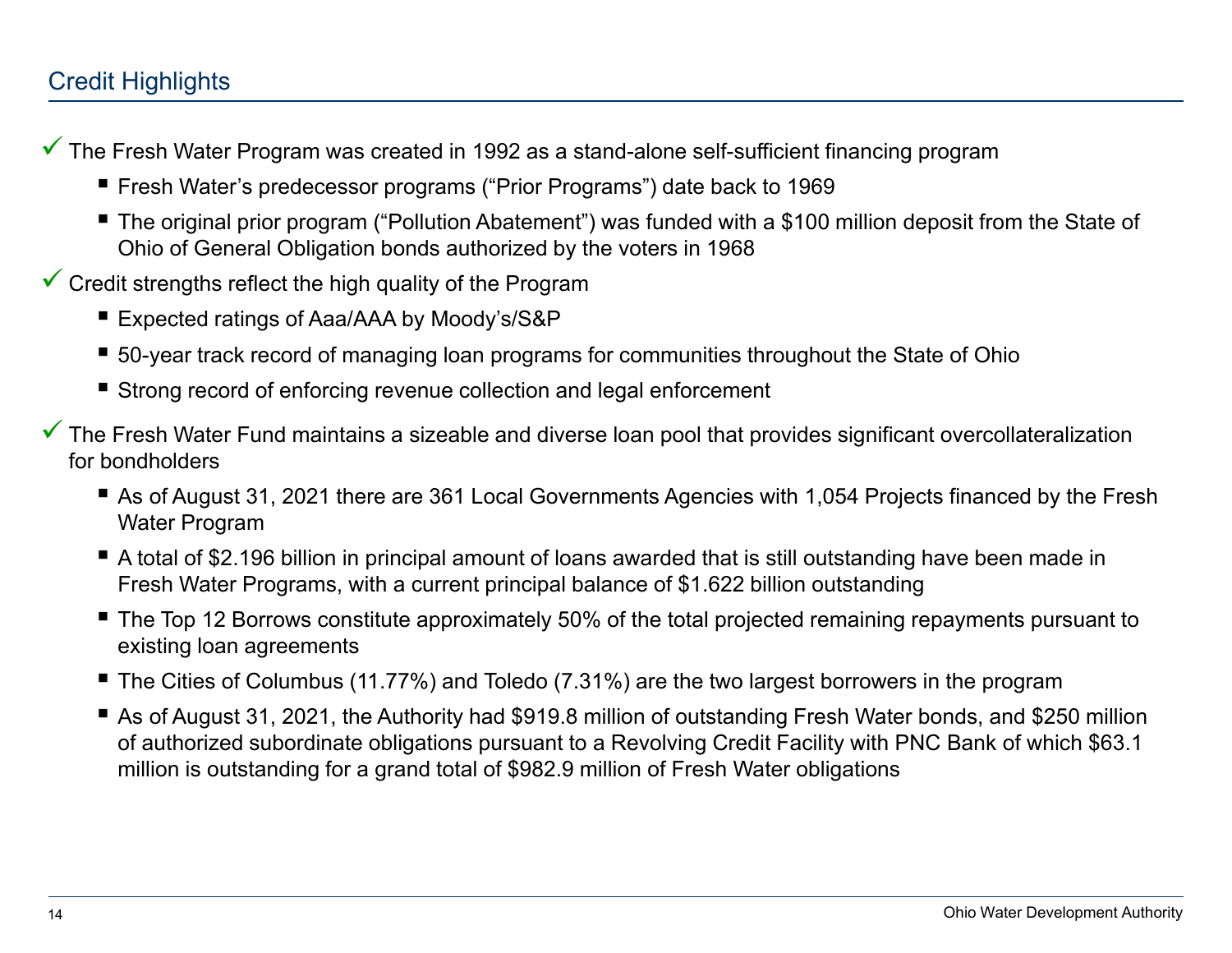# Financing Schedule\*

|           |                |    | October 2021 |           |    |           |
|-----------|----------------|----|--------------|-----------|----|-----------|
| <b>SU</b> | M              | TU | W            | <b>TH</b> | F  | <b>SA</b> |
|           |                |    |              |           |    | 2         |
| 3         | $\overline{4}$ | 5  | 6            | 7         | 8  | 9         |
| 10        | 11             | 12 | 13           | 14        | 15 | 16        |
| 17        | 18             | 19 | 20           | 21        | 22 | 23        |
| 24        | 25             | 26 | 27           | 28        | 29 | 30        |
| 31        |                |    |              |           |    |           |





| <b>Activity</b>                                  | Date*                     |
|--------------------------------------------------|---------------------------|
| <b>Release of Preliminary Official Statement</b> | Tuesday, October 12, 2021 |
| Pricing                                          | Tuesday, October 19, 2021 |
| <b>BPA Signing</b>                               | Tuesday, October 19, 2021 |
| Closing                                          | Monday, November 1, 2021  |